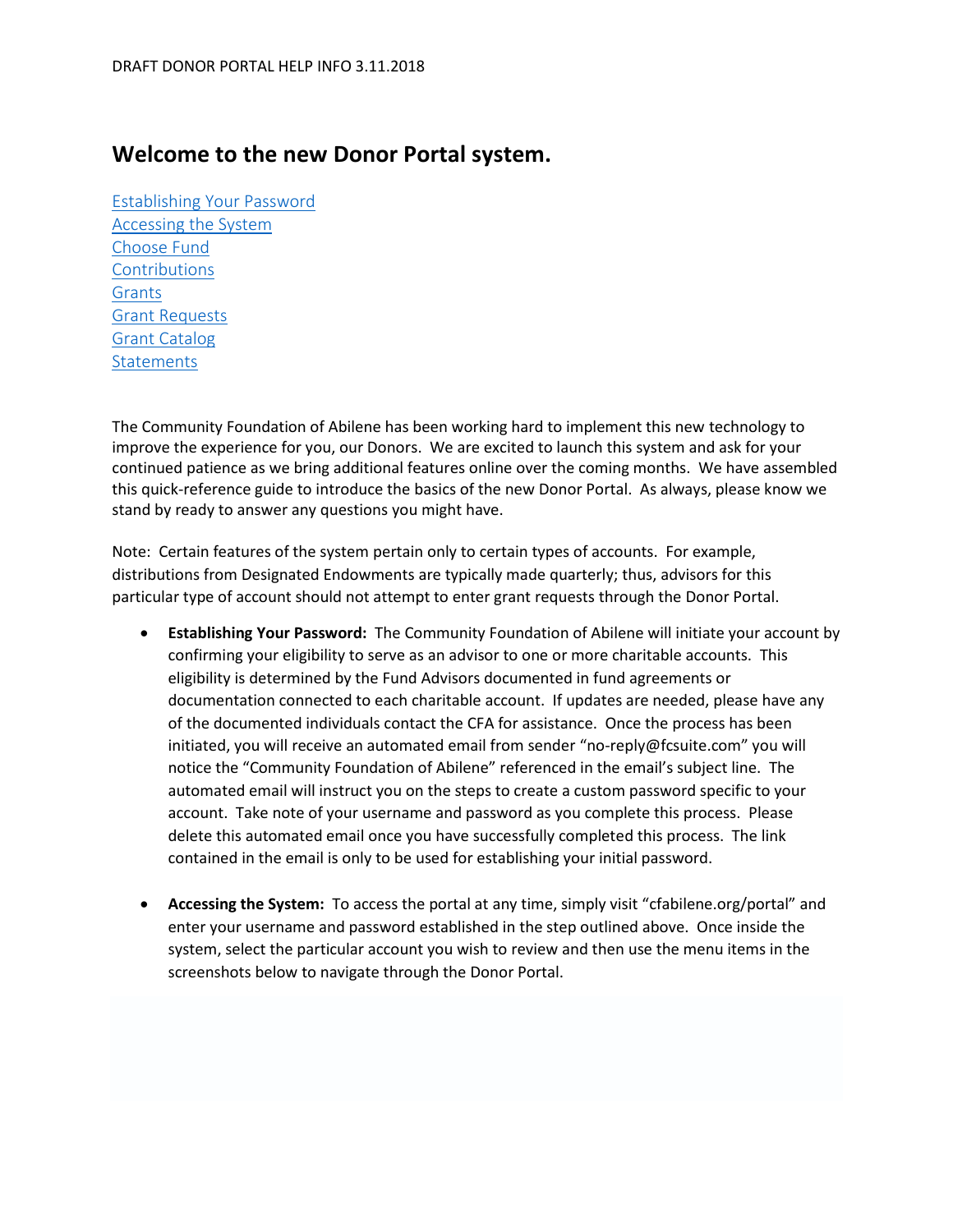| COMMUNITY<br>FOUNDATION<br><b>Community Donor</b>             |
|---------------------------------------------------------------|
| Username                                                      |
| Password                                                      |
| Login<br>If you need to reset your password please contact us |
|                                                               |

If you serve as an advisor for multiple charitable funds, you will see the "Choose Fund" menu once you have successfully signed in to the Donor Portal system. Choose the particular fund with which you wish to interact. If you are listed as an advisor for only one fund, you will not see this screen.

| <b>COMMUNITY</b><br>$\mathcal{L}_{\mathbf{1}}$<br>FOUNDATION<br><b>Community Donor</b> |  |
|----------------------------------------------------------------------------------------|--|
| <b>Choose Fund</b>                                                                     |  |
|                                                                                        |  |
| *** Communities Foundation of Oklahoma - Operations                                    |  |
| Fleeta Greenwood Foundation Endowment Fund                                             |  |
|                                                                                        |  |
| Matching Endowment Fund Gifts                                                          |  |
| Oklahoma Initiative Fund                                                               |  |

Once inside the system, select the particular fund you wish to review and then use the menu items in the screenshots below to navigate through the Donor Portal.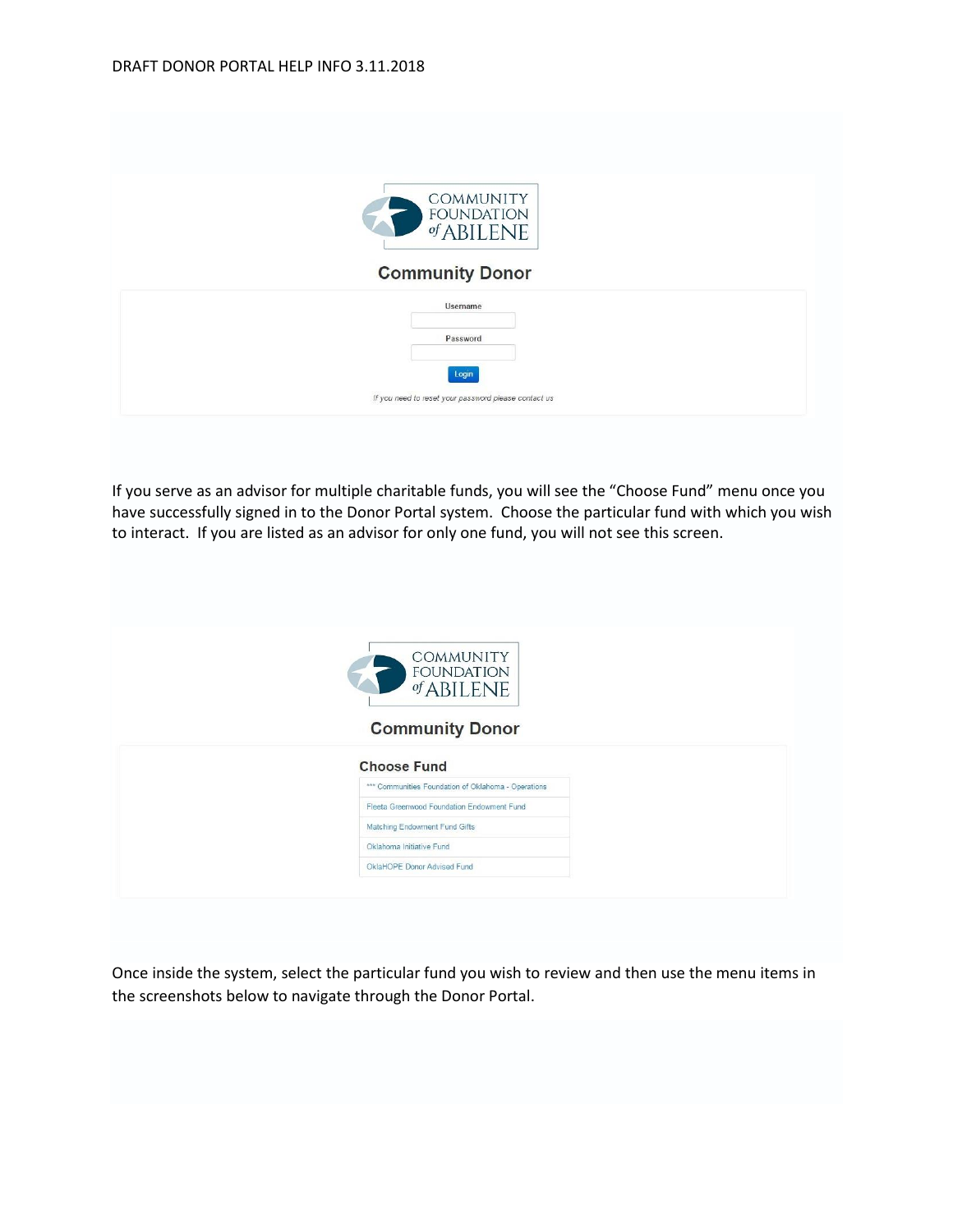|      |             |                             |                      |                      | <b>COMMUNITY</b><br><b>FOUNDATION</b><br>$of$ ABILENE |                      |                 |
|------|-------------|-----------------------------|----------------------|----------------------|-------------------------------------------------------|----------------------|-----------------|
|      |             |                             |                      |                      | <b>Community Donor</b>                                |                      |                 |
|      |             |                             |                      |                      |                                                       |                      |                 |
| ×    |             | <b>Donor Advised Fund</b>   |                      |                      |                                                       |                      |                 |
|      | Choose Fund | Contributions<br>Grants     | <b>Grant Request</b> | <b>Grant Catalog</b> | Files<br><b>Statements</b>                            | Logout               | <b>MENU BAR</b> |
| Home |             |                             |                      |                      | <b>Current Balance: \$98.74</b>                       |                      |                 |
|      |             | Fund Advisors are:          |                      |                      |                                                       |                      |                 |
|      |             | <b>Recent Contributions</b> |                      |                      |                                                       | <b>Recent Grants</b> |                 |
| Date | ID          | Contributor                 | Amount               | Date                 | ID<br><b>Status</b>                                   | Recipient            | Amount          |

The main screen provides an at-a-glance list of Recent Contributions received into the fund and Recent Grants paid out of the fund.

You will also see the Current Balance, updated in real-time, and the current Fund Advisors will be indicated just below the balance. Note that each person listed will have similar access to the Donor Portal.

<span id="page-2-0"></span>The menu bar along the top of the window provides the following additional options:

**Choose Fund** - allows you to select a different account for which you serve as an advisor

<span id="page-2-1"></span>**Contributions -** provides in-depth information regarding each contribution received into the charitable fund. Provided the donor has not requested to remain anonymous, you will be able to learn more detail about each donor by clicking his/her name. You will note that an "Export" option now appears on the right side of the menu bar. This feature will export information about each donation into a Microsoft Excel spreadsheet.

<span id="page-2-2"></span>**Grants** - provides more detail about all grants paid from this charitable fund. The top section provides a summary of grants by recipient (aka, grantee). Scroll down past the summary section to see an itemized list of grants paid in descending order (most recent first).

- Look for the word "Complete" in the Status column to know the grant has been awarded. Other status indicators will appear as the grant moves along our internal processes.
- Only the status "Complete" confirms that a grant has been successfully awarded. Contact us for questions about grant status indicators.